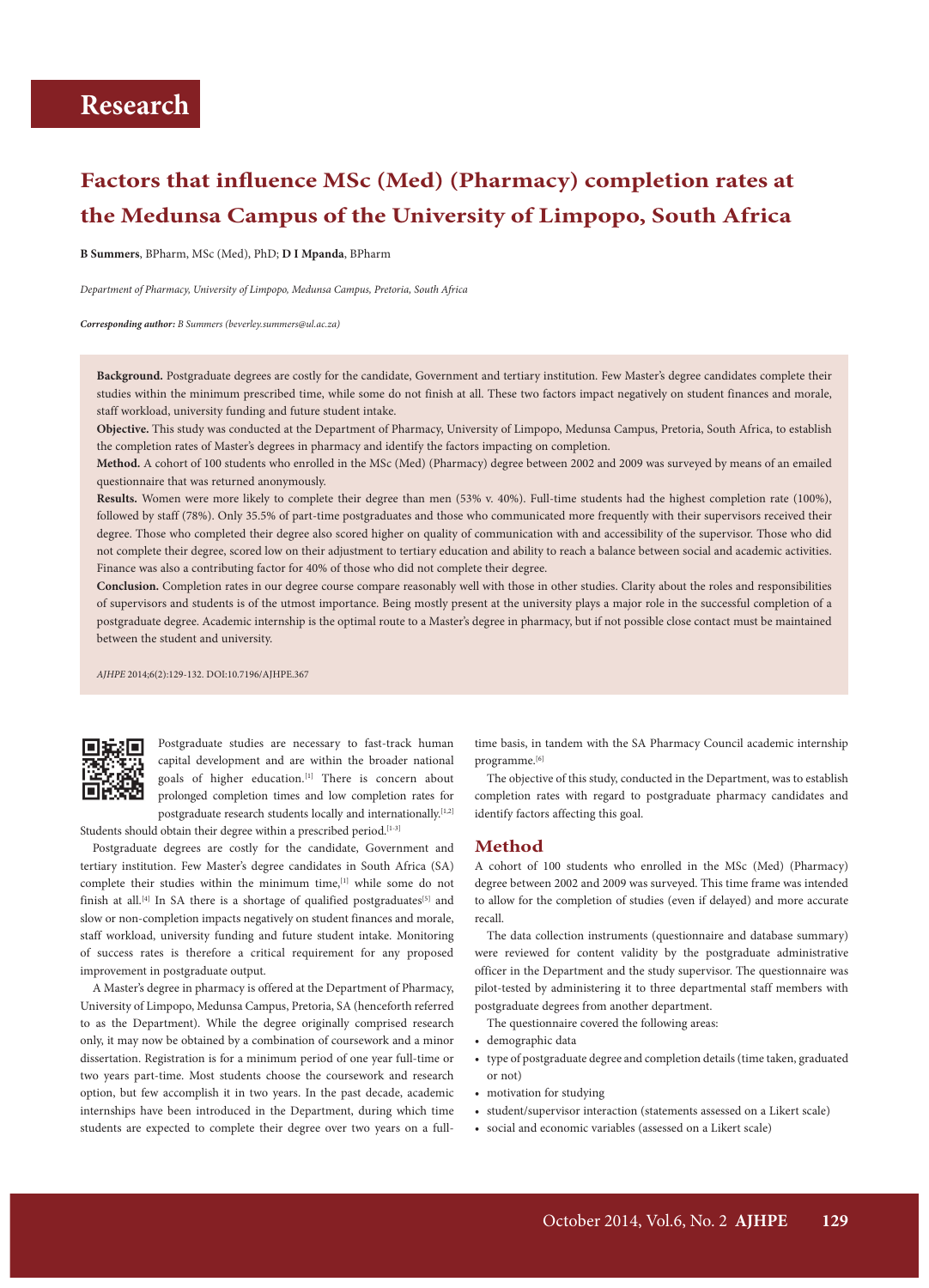# **Research Research Research Research Research Research Research Research Research Research Research Research Research Research Research Research Research Research Research Research R**

- stress management (assessed on a Likert scale)
- logistics of the research (assessed on a Likert scale).

Permission was requested from the Department and the University to gather student information from the hard-copy archives and electronic database. The research proposal was submitted to the School of Health Care Sciences Research Ethics Committee and approved by the Medunsa Campus Research and Ethics Committee.

Students were contacted via email and telephonically using details in the database. The South African Pharmacy Council was approached for recent contact details if the departmental records were not up to date. Social networks were also used to trace past students.

A consent form, together with the questionnaire, was sent to the students. The questionnaire had no identifiers, and respondents could reply anonymously by fax or using a non-personalised email address**.** Many students opted to respond from their listed addresses, which simplified the follow-up of non-respondents. Several reminder emails were sent after one week. Nonrespondents were contacted telephonically two weeks after questionnaire distribution. Returned questionnaires were numbered and not linked to the return email addresses, i.e. these could not be associated with individual students.

## **Results**

## **Completion details of target group**

Sixty per cent of the target group of students (*N*=100) and 53% (32/60) of those who completed the degree were female. Of the males, only 40% (16/40) completed their degree (Table 1).

### **Occupation category at university**

The questionnaire was sent to 24 full-time postgraduate students (14 staff and 10 academic interns) in the group (*N*=100). The overall completion rate was 48%. It was highest for academic interns (90%, with the 10th intern still enrolled for the degree at the time of the study), followed by staff (78.6%). Only 35.5% of part-time postgraduates completed the degree (Table 2).

### **Time to complete**

While the pharmacy academic internship is spread over a minimum of two years, the postgraduate candidates took an average of 2.4 years to complete their degree and all ultimately finished. Academic staff took an average of 3.2 years and other part-time students averaged 6.1 years, including interruption of study (registration for more than 4 years is no longer routinely possible according to university rules). The completion time for parttime candidates is a matter of concern.

### **Questionnaire responses**

Of the postgraduates surveyed (*N*=100), 44 responded, 45 did not respond and 11 were not contactable. Of the 44 respondents, 29 had completed the degree and 15 had not.

#### **Gender distribution of respondents**

Fig. 1 shows the completion rate by gender. Sixty per cent of the target group and 57% of the respondents were female, indicating that the respondents were representative of the target group in terms of gender. Fifty-three per cent of females and 40% of males in the target group completed their degree. Of the questionnaire respondents, 81% of females and 43% of males finished their degree. Hence, when comparing the completion rates of the target group with those of the respondents, there was a slight selection bias in terms of those who had completed the degree.

### **Research topic, workload and communication between supervisor and student**

The students in each group (degree completed/ not completed) who agreed or strongly agreed with the statements related to choice of topic, workload and communication with supervisor are presented in Table 3.

In all instances, students who had completed their degree gave more positive responses than those who had not. Accessibility of the supervisor, and frequency and quality of communication between student and supervisor, appeared to play a role in completion of the degree.

### **Support systems and socioeconomic factors**

From Tables 4 and 5 it can be seen that good time management with regard to adjustment to studying and achieving a balance between social

#### **Table 1. Target group: Degree completion by gender**

|                           | Females $(60\%)$ | Males $(40\%)$ | <b>Total</b> (100%) |
|---------------------------|------------------|----------------|---------------------|
| Degree completed, $n$     |                  | 16             | 48                  |
| Degree not completed, $n$ | 28               | 24             | 52                  |

#### **Table 2. Degree completion rate by occupation**

|                                                                            | Completed        |      |
|----------------------------------------------------------------------------|------------------|------|
| Occupation, $n$                                                            | $\boldsymbol{n}$ | $\%$ |
| Staff $(14)$                                                               | 11               | 78.6 |
| Academic intern $(10)^*$                                                   | 9                | 90.0 |
| Neither of the abovementioned occupations (76)                             | 27               | 35.5 |
| *Tenth intern still enrolled at time of study, but subsequently graduated. |                  |      |



*Fig. 1. MSc (Med) (Pharmacy) degree completion of respondents by gender (*N*=44).*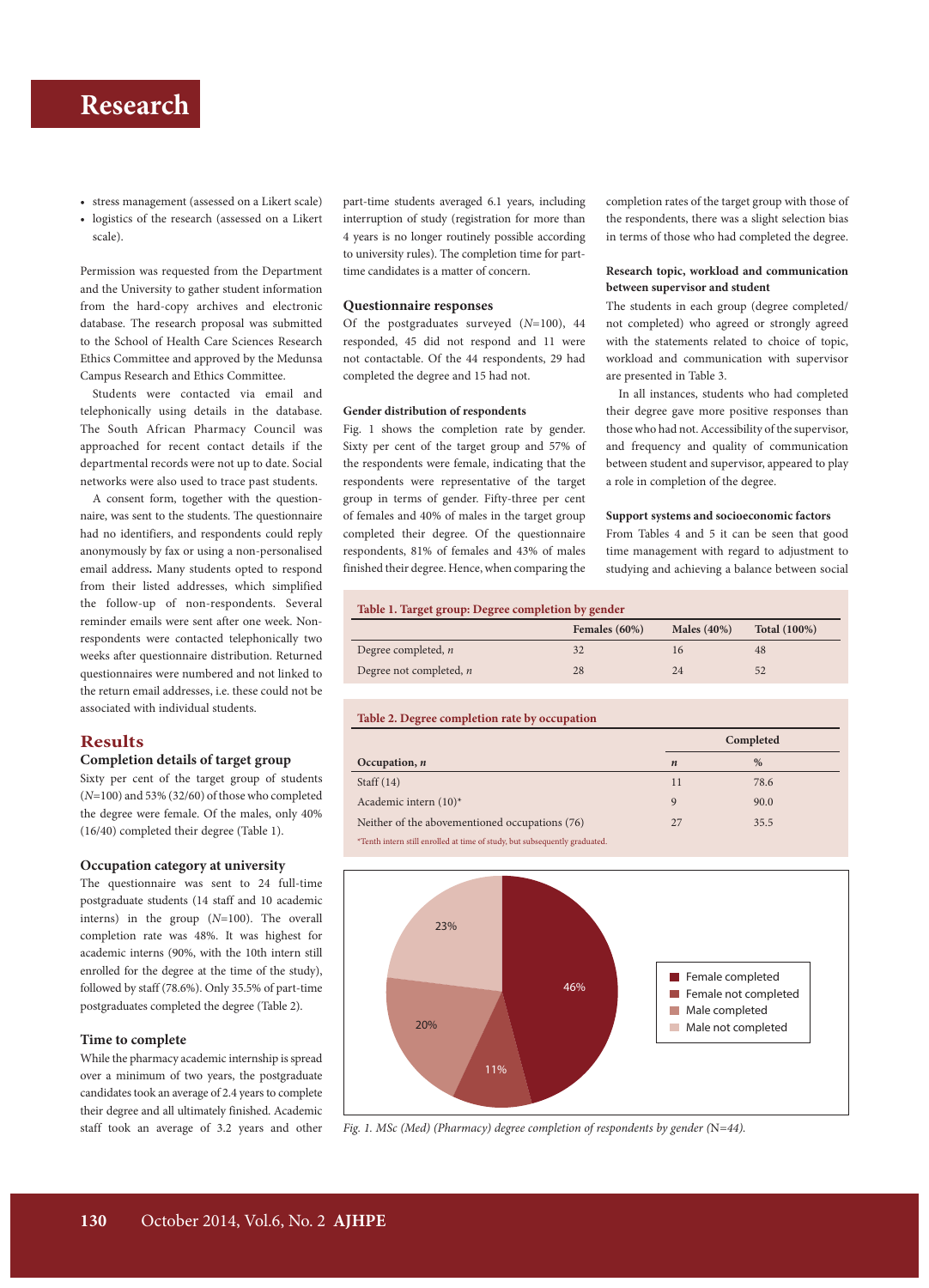# **Research**

and academic activities appear to play a major role in successful degree completion.

There was no difference in the percentage of students who were breadwinners, those who completed their degree and those who did not. However, financial constraints played a role in non-completion of the degree.

## **Discussion**

The findings of this study confirm much of the work done elsewhere in the world. Postgraduate degree completion times for MSc part-time students in the UK and Australia are on average about 7 years.[2] The completion rates in our Master's degree course (48% overall) are slightly lower than those reported in developed countries.<sup>[7]</sup> Cobb<sup>[7]</sup> reported that postgraduate completion rates were 56% in the USA, 65% in Australia and 72% in the UK.

Our study results indicate that time management and motivation are

critical, as the extent to which postgraduate students take ownership of their research will ultimately determine success.[8]

An earlier Australian study among education students<sup>[2]</sup> found that only 31% of Master's degree students who commenced a course in 1992 had completed it by 1999. The study also observed that completion rates were generally higher for full-time than part-time students. Completion rates vary,<sup>[1]</sup> being higher for veterinary and other sciences and lower for the arts, social sciences and legal studies. The Australian and our study found that women are more likely to complete a Master's degree course than men.<sup>[5]</sup>

University-specific factors, such as province, history, endowment levels, population served, subjects offered, staff experience and possibly ethos, [1] explain a significant proportion of the variation in completion rates. In SA the average completion time for MSc graduates in the health sciences, according to the Council on Higher Education, is approximately three years

### **Table 3. Choice of research topic, workload and communication between student and supervisor (***N***=44)**

| Question                                                                                     | Degree completed $(n=29)$ (students<br>who answered the question in the<br>affirmative, %) | Degree not completed $(n=15)$<br>(students who answered the question<br>in the affirmative, %) |
|----------------------------------------------------------------------------------------------|--------------------------------------------------------------------------------------------|------------------------------------------------------------------------------------------------|
| Student chose own topic                                                                      | 100.00                                                                                     | 66.7                                                                                           |
| Student comfortable with topic                                                               | 100.00                                                                                     | 90.0                                                                                           |
| Academic workload heavier than expected                                                      | 58.6                                                                                       | 46.7                                                                                           |
| Handling of workload manageable                                                              | 37.9                                                                                       | 27.7                                                                                           |
| Experienced a loss of academic interest                                                      | 48.3                                                                                       | 46.7                                                                                           |
| Accessibility of supervisor: very accessible/accessible                                      | 86.2                                                                                       | 40.0                                                                                           |
| Communication interval, supervisor to student: weekly/monthly                                | 55.1                                                                                       | 20.0                                                                                           |
| Communication interval, student to supervisor: weekly/monthly                                | 51.7                                                                                       | 26.7                                                                                           |
| Supervisor's knowledge: very high/high                                                       | 82.7                                                                                       | 46.7                                                                                           |
| Quality of interaction between student and supervisor: excellent/good                        | 79.3                                                                                       | 53.3                                                                                           |
| Contribution of supervisor towards making the project easy or difficult:<br>always/sometimes | 75.9                                                                                       | 33.3                                                                                           |

## **Table 4. Adjustment to studying, home support and social/academic balance (***N***=44)**

|                                                                | Degree completed $(n=29)$ (students<br>who answered the question in the | Degree not completed<br>$(n=15)$ (students who answered the |
|----------------------------------------------------------------|-------------------------------------------------------------------------|-------------------------------------------------------------|
| Question                                                       | affirmative, %)                                                         | question in the affirmative, %)                             |
| Adjustment to study: excellent/good                            | 82.8                                                                    | 40.0                                                        |
| Support from home: excellent/good                              | 86.2                                                                    | 60.0                                                        |
| Balance between social and academic activities: excellent/good | 86.2                                                                    | 40.0                                                        |

#### **Table 5. Socioeconomic factors that may affect degree completion (***N***=44)**

|                                                 | Degree completed $(n=29)$ (students<br>who answered the question in the | Degree not completed<br>$(n=15)$ (students who answered the |
|-------------------------------------------------|-------------------------------------------------------------------------|-------------------------------------------------------------|
| Question                                        | affirmative, %)                                                         | question in the affirmative, %)                             |
| Breadwinner in family                           | 37.9                                                                    | 40.0                                                        |
| Funded by sponsor or in receipt of grant        | 55.2                                                                    | 33.3                                                        |
| Piling up of social responsibility during study | 44.8                                                                    | 60.0                                                        |
| Study negatively affected by financial status   | 6.9                                                                     | 40.0                                                        |